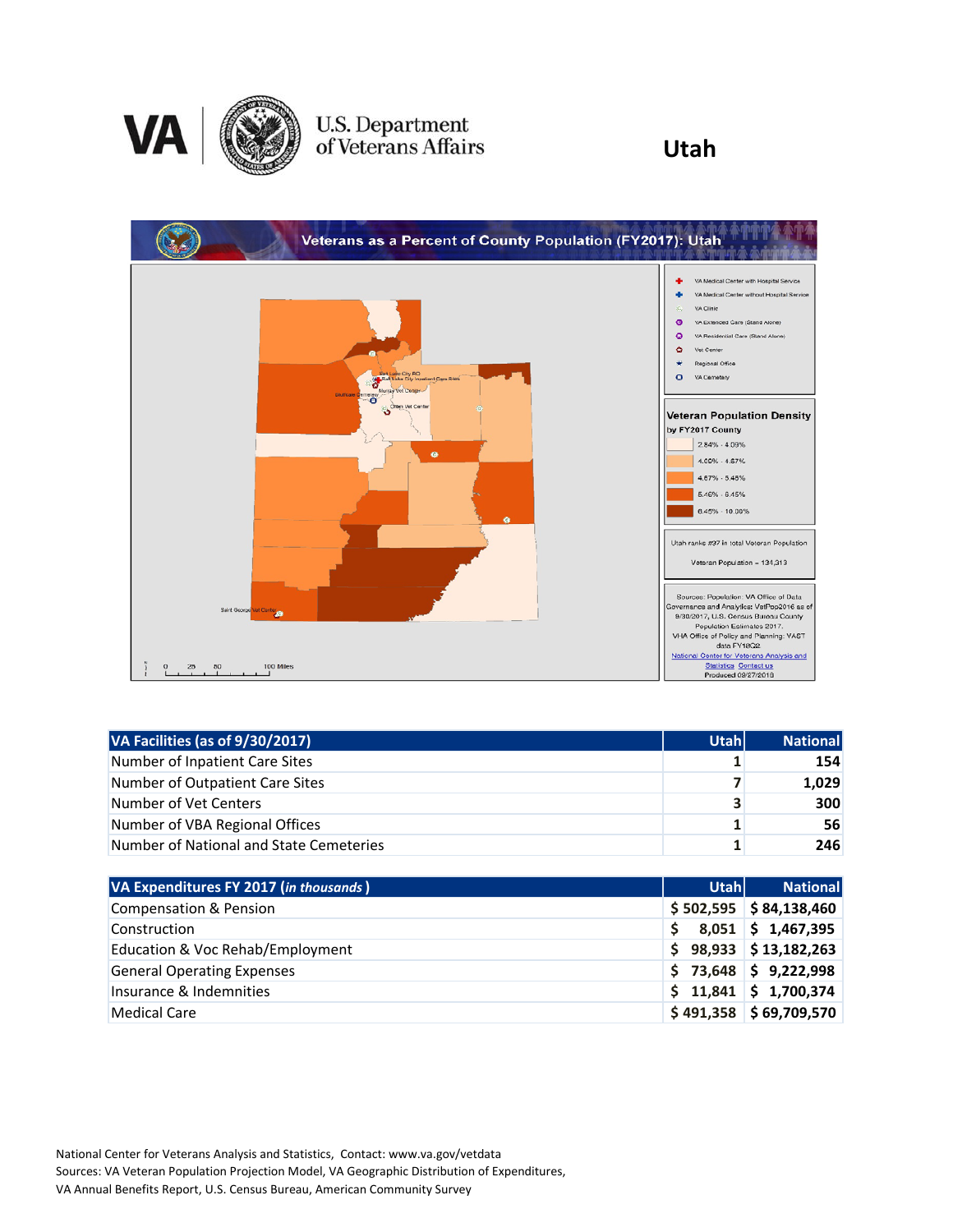

### U.S. Department<br>of Veterans Affairs

#### **Utah**

| Veteran Population (as of 9/30/2017)           | Utahl   | <b>National</b> |
|------------------------------------------------|---------|-----------------|
| Number of Veterans                             | 134,313 | 19,998,799      |
| Percent of Adult Population that are Veterans  | 6.71%   | 6.60%           |
| Number of Women Veterans                       | 10,438  | 1,882,848       |
| Percent of Women Veterans                      | 7.77%   | 9.41%           |
| Number of Military Retirees                    | 17,398  | 2,156,647       |
| Percent of Veterans that are Military Retirees | 12.95%  | 10.78%          |
| Number of Veterans Age 65 and Over             | 62,563  | 9,410,179       |
| Percent of Veterans Age 65 and Over            | 46.58%  | 47.05%          |







0% 10% 20% 30% 40% 50%

| VA Healthcare and Benefits (as of 9/30/2017)         | <b>Utahl</b> | <b>National</b> |
|------------------------------------------------------|--------------|-----------------|
| Number of Veterans Receiving Disability Compensation | 29,115       | 4,552,819       |
| Number of Veterans Receiving Pension                 | 1,575        | 276,570         |
| Number of Dependency & Indemnity Comp Beneficiaries  | 1,958        | 411,390         |
| Number of Education Beneficiaries                    | 13,702       | 987,577         |
| Number of Enrollees in VA Healthcare System          | 59,573       | 9,116,200       |
| Number of Unique Patients Treated                    | 36,531       | 6,035,183       |